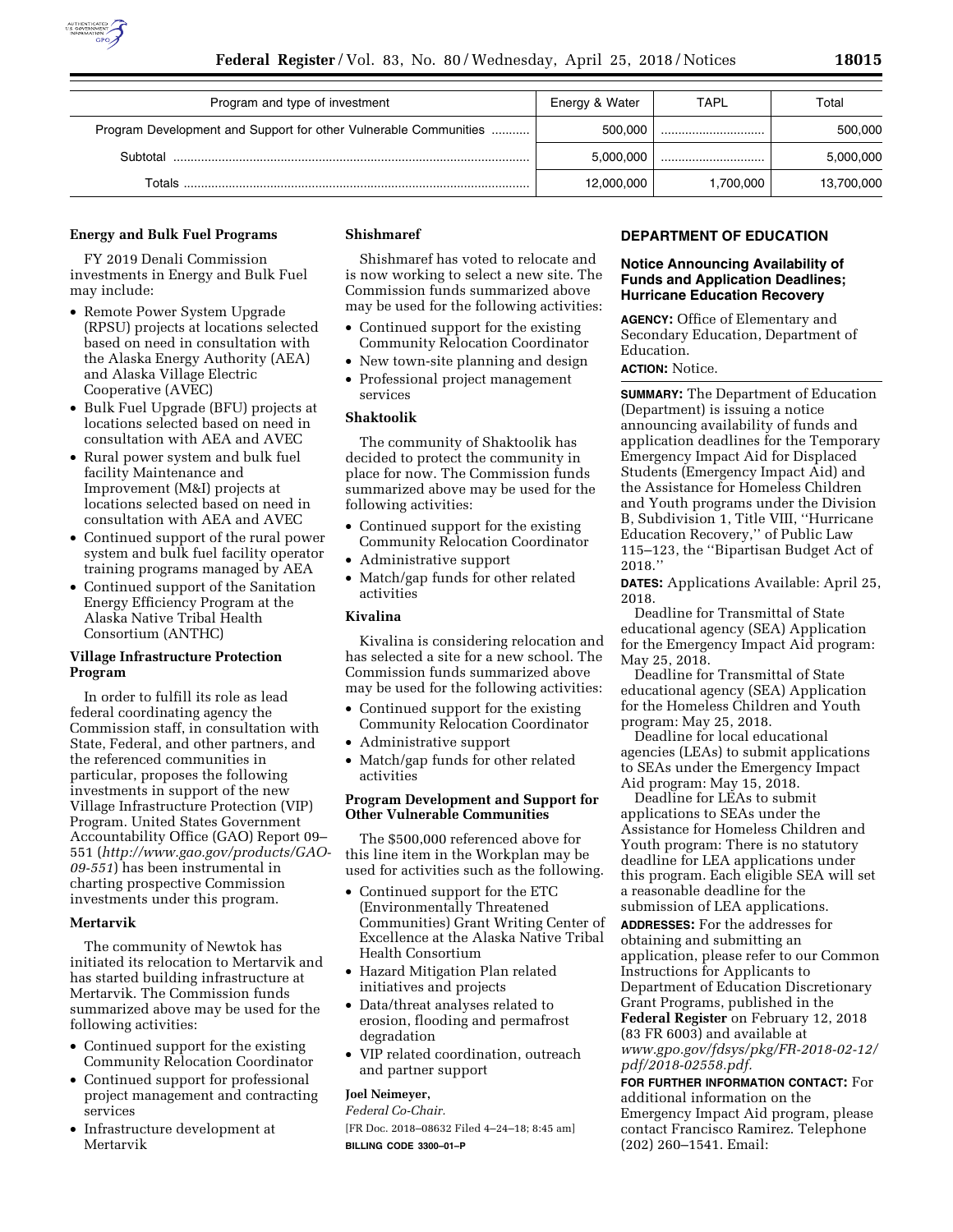*[K12EmergencyImpactAid@ed.gov.](mailto:K12EmergencyImpactAid@ed.gov)* For additional information on the Assistance for Homeless Children and Youth program, please contact Peter Eldridge. Telephone (202) 260–2514. Email: *[HurricaneHomeless@ed.gov.](mailto:HurricaneHomeless@ed.gov)* 

If you use a telecommunications device for the deaf (TDD) or a text telephone (TTY), call the Federal Relay Service (FRS), toll free, at 1–800–877– 8339.

#### **SUPPLEMENTARY INFORMATION:**

#### **Full Text of Announcement**

#### **I. Funding Opportunity Description**

*Purpose of Programs:* Under the Emergency Impact Aid program, we will award grants to eligible SEAs to enable them to make emergency impact aid payments to eligible LEAs and eligible Bureau of Indian Education (BIE) funded schools for the cost of educating during the 2017–2018 school year public and non-public school students displaced by Hurricanes Harvey, Irma, and Maria, or the 2017 California wildfires for which a major disaster or emergency has been declared under sections 401 or 501 of the Robert T. Stafford Disaster Relief and Emergency Assistance Act (42 U.S.C. 5170 and 5190) (covered disaster or emergency). Under the Assistance for Homeless Children and Youth program, we will award grants to eligible SEAs to enable them to provide financial assistance to LEAs serving homeless children and youth displaced by a covered disaster or emergency in order to address the educational and related needs of these students in a manner consistent with section 723 of the McKinney-Vento Homeless Assistance Act (McKinney-Vento Act) and with section 106 of title IV of division B of Public Law 109–148.

*Background:* This notice announces availability of funds and application deadlines for eligible applicants for two programs: (1) Emergency Impact Aid (CFDA number 84.938C) and (2) the Assistance for Homeless Children and Youth program (CFDA number 84.938B). The amounts awarded under each program will be based on demand and specific data received from eligible applicants.

*Exemption from Rulemaking:* These programs are exempt from the rulemaking requirements in section 437 of the General Education Provisions Act (GEPA) (20 U.S.C. 1232) and section 553 of the Administrative Procedure Act (APA) (5 U.S.C. 553), as established in Division B, Subdivision 1, Title VIII, ''Hurricane Education Recovery'' paragraph (6), of Public Law 115–123, the ''Bipartisan Budget Act of 2018.'' 132 Stat. 98.

*Program Authority:* Division B, Subdivision 1, Title VIII of Public Law 115–123, the ''Bipartisan Budget Act of 2018.''

**Note:** An SEA seeking funding under Emergency Impact Aid and Assistance for Homeless Children and Youth programs must submit a separate application for each program. The data that the SEA provides in each application will be used by the Department to determine allocations under the respective programs.

*Applicable Regulations:* (a) The Education Department General Administrative Regulations (EDGAR) in 34 CFR parts 76, 77, 81, 82, 84, 97, 98, and 99. (b) The Office of Management and Budget Guidelines to Agencies on Governmentwide Debarment and Suspension (Nonprocurement) in 2 CFR part 180, as adopted and amended as regulations of the Department in 2 CFR part 3485. (c) The Uniform Administrative Requirements, Cost Principles, and Audit Requirements for Federal Awards in 2 CFR part 200, as adopted and amended as regulations of the Department in 2 CFR part 3474.

**Note:** The open licensing requirement in 2 CFR 3474.20 does not apply for these programs.

## **II. Award Information**

*Estimated Available Funds under Emergency Impact Aid program (CFDA number 84.938C):* Congress appropriated a combined amount of approximately \$2.5 billion for both the Immediate Aid to Restart School Operations (CFDA number 84.938A) and Emergency Impact Aid programs. The amounts awarded under each program will be based on demand and on specific data received from eligible applicants.

*Available Funds under the Assistance for Homeless Children and Youth program (CFDA number 84.938B):* \$25 million.

*Period of Funding Availability under the Emergency Impact Aid program:*  SEAs, LEAs, and BIE-funded schools must obligate funds received under this program by December 31, 2018 for expenses incurred during the 2017– 2018 school year. SEAs must return to the Department any funds that are not obligated by SEAs, LEAs, or BIE-funded schools by this deadline.

*Period of Funding Availability under the Assistance for Homeless Children and Youth program:* Grantees must expend funds within 24 months of the award date. We strongly encourage SEAs to make these funds available to LEAs at the earliest possible date and for LEAs to obligate the funds in a timely fashion to address the immediate

needs of homeless students displaced by a covered disaster or emergency.

#### **III. Eligibility Information**

1. *Eligible Applicants:* SEAs in any State, including the District of Columbia, the Commonwealth of Puerto Rico, and each of the outlying areas.

2. *Cost Sharing or Matching:* These programs do not require cost sharing or matching.

## **IV. Application and Submission Information**

1. *Application Submission Instructions:* For information on how to submit an application please refer to our Common Instructions for Applicants to Department of Education Discretionary Grant Programs, published in the **Federal Register** on February 12, 2018 (83 FR 6003) and available at *[www.gpo.gov/fdsys/pkg/FR-2018-02-12/](http://www.gpo.gov/fdsys/pkg/FR-2018-02-12/pdf/2018-02558.pdf) [pdf/2018-02558.pdf.](http://www.gpo.gov/fdsys/pkg/FR-2018-02-12/pdf/2018-02558.pdf)* 

2. *Intergovernmental Review:* These programs are subject to Executive Order 12372 and the regulations in 34 CFR part 79. However, under 34 CFR 79.8(a), we waive intergovernmental review in order to make awards by the end of FY 2018.

#### **V. Application Review Information**

1. *Student Enrollment Data for the Emergency Impact Aid program:* In the Emergency Impact Aid application for SEA funding, we request quarterly data on the numbers of displaced students enrolled in public, non-public, and BIEfunded schools as of four different count dates. SEAs must report separate counts of displaced students with disabilities, displaced English learners without disabilities, and all other displaced students. The Department has identified four suggested quarterly count dates for identifying numbers of eligible displaced students: October 1, 2017; December 1, 2017; February 1, 2018; and April 1, 2018. SEAs may use these dates or select count dates that fall within a 21-day range for each of the quarters, that is, within 10 calendar days before or after these dates. Each SEA must select four specific dates for the quarterly counts and use those dates consistently for all applicants within the SEA.

SEAs must submit enrollment data for all four quarters of the 2017–18 school year, which may include estimated data for the fourth quarter, in their initial Emergency Impact Aid applications. SEAs that meet the initial deadline must provide any updated enrollment data generally and any unreported fourth quarter data for the 2017–18 school year by June 29, 2018.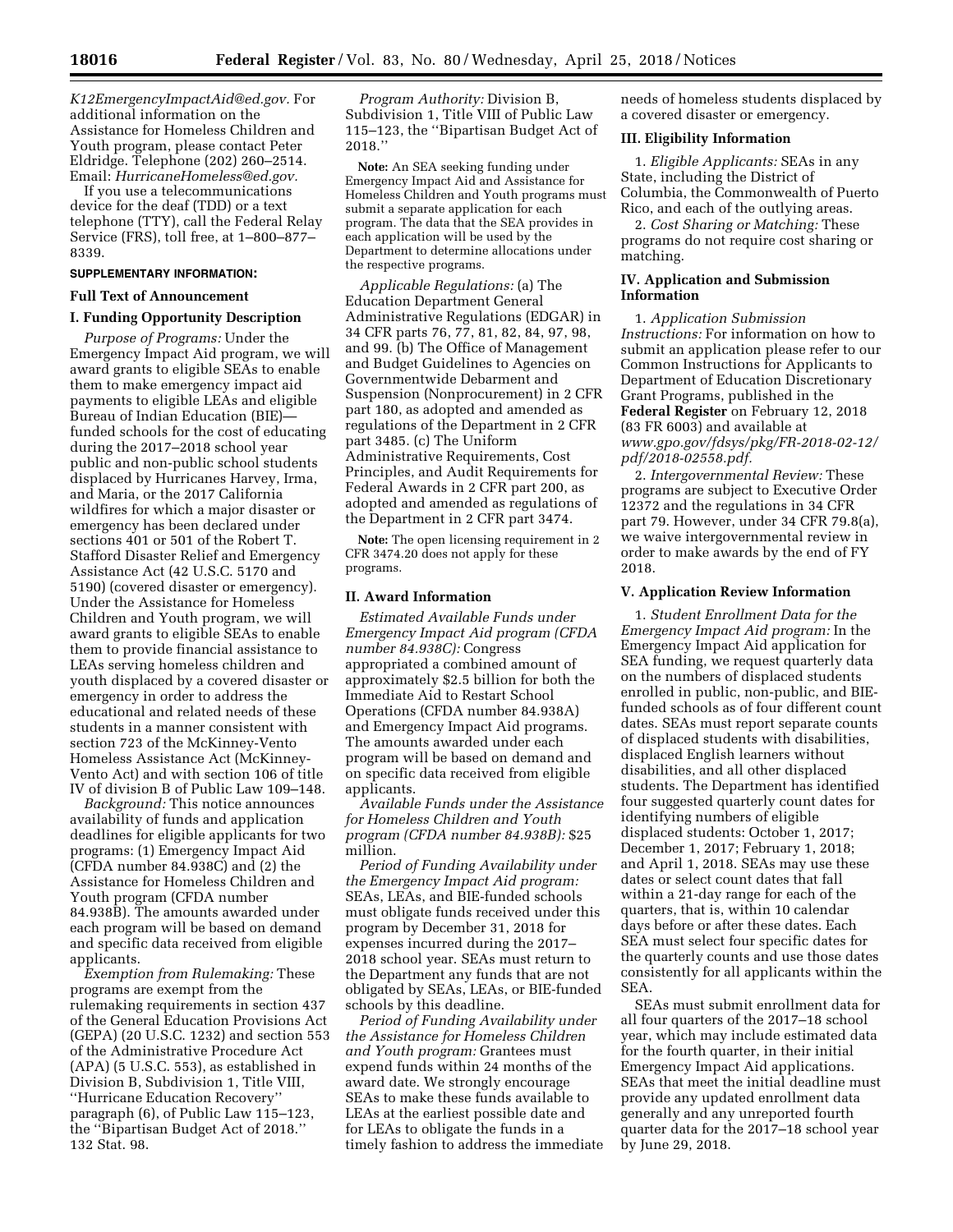We will use the enrollment data that are included in the SEA applications to make initial payments under the Emergency Impact Aid program.

We also are aware that it may take some time for SEAs and LEAs to count, retroactively for all four quarters of the 2017–18 school year, all eligible students, including students who subsequently may have moved to other States or LEAs. Therefore, SEAs and LEAs are encouraged to provide their best available estimates of eligible students for each count date in their initial applications, and, in the event that they collect more satisfactory data that were not available at the time of their initial application, to amend their applications if they need to make upward or downward revisions to their initial child counts. The Secretary will make appropriate upward or downward revisions to subsequent payments, or request a refund for any overpayment, based on the final data provided by an SEA. SEAs must submit any application amendments affecting allocations under the Emergency Impact Aid program to the Department no later than June 29, 2018.

2. *Student Enrollment Data for the Assistance for Homeless Children and Youth program:* In the Assistance for Homeless Children and Youth SEA application, we request data on: (1) The total number of displaced children and youth, as defined in the authorizing statute, enrolled in public schools in the State during the 2017–2018 school year; (2) the total number of displaced students enrolled in public school who are also homeless, as defined in section 725(2) of the McKinney-Vento Act; and (3) additional information on demonstrated need for funding, including data on the total number of homeless children and youth, as defined in section 725(2) of the McKinney-Vento Act, who were enrolled in public schools in the State during the 2017–18 school year, whose primary nighttime residence changed as a result of the covered disaster or emergency, and who do not meet the definition of displaced student.

We will use the data included in the SEA application to determine funding amounts.

3. *Other Requirements for Emergency Impact Aid:* 

LEAs must make Emergency Impact Aid payments to accounts on behalf of displaced non-public school students within 14 calendar days of receiving payments from their SEAs.

The Secretary may solicit from any applicant at any time additional information needed to process an application for either program.

4. *Special Funding Rule for Emergency Impact Aid:* 

In calculating funding under the Impact Aid Basic Support Payments program, authorized under section 7003 of the Elementary and Secondary Education Act of 1965 (20 U.S.C. 7703) for an eligible LEA that receives an Emergency Impact Aid payment, the Secretary shall not count displaced students served by such agency for whom an Emergency Impact Aid payment is received under this section, nor shall such students be counted for the purpose of calculating the total number of children in average daily attendance at the schools served by such agency as provided in section 7003(b)(3)(B)(i) of such Act (20 U.S.C. 7703(b)(3)(B)(i)).

5. *Risk Assessment and Grant Conditions:* Consistent with 2 CFR 200.205, before awarding grants under these programs the Department conducts a review of the risks posed by applicants. Under 2 CFR 3474.10, the Secretary may impose specific conditions and, in appropriate circumstances, high-risk conditions on a grant if the applicant or grantee is not financially stable; has a history of unsatisfactory performance; has a financial or other management system that does not meet the standards in 2 CFR part 200, subpart D; has not fulfilled the conditions of a prior grant; or is otherwise not responsible.

6. *Additional Monitoring:* The ''Bipartisan Budget Act of 2018'' designates this program to be ''susceptible to significant improper payments'' for purposes of the Improper Payments Information Act of 2002 (31 U.S.C. 3321 note). See Public Law 115– 123, the ''Bipartisan Budget Act of 2018,'' Division B, Subdivision 1, Title XII, § 21208(a), Feb. 9, 2018; 132 Stat. 108. Under the statute, once any of these programs expends more than \$10,000,000, it will result in additional requirements for grantees under the program, including making expenditure information and documentation available for review by the Department, starting with the Fiscal Year 2019 reporting period. We will provide additional information about this requirement after we make awards, providing advanced notice to ensure grantees understand their responsibilities for documenting all expenditures of Emergency Impact Aid and Homeless Children and Youth funds. We further note that, in general, these documentation requirements are identical to those ordinarily required for all Federal education program expenditures; the primary impact of the Improper Payments Information Act

will be increased review of this documentation.

# **VI. Award Administration Information**

1. *Award Notices:* If you receive a grant award under the Emergency Impact Aid or Assistance for Homeless Children and Youth program, we will notify your U.S. Representative and U.S. Senators and send you a Grant Award Notification (GAN); or we may send you an email containing a link to access an electronic version of your GAN. We may also notify you informally.

2. *Reporting:* (a) If you apply for a grant under these programs, you must ensure that you have in place the necessary processes and systems to comply with the reporting requirements in 2 CFR part 170 should you receive funding. This does not apply if you have an exception under 2 CFR 170.110(b).

(b) At the end of your project period, you must submit a final performance report, including financial information, as directed by the Secretary. The Secretary may also require more frequent performance reports under 34 CFR 75.720(c).

## **VII. Other Information**

*Accessible Format:* Individuals with disabilities can obtain this document and a copy of the application package in an accessible format (*e.g.,* braille, large print, audiotape, or compact disc) on request to the program contact person listed under **FOR FURTHER INFORMATION CONTACT**.

*Electronic Access to This Document:*  The official version of this document is the document published in the **Federal Register**. You may access to the official edition of the **Federal Register** and the Code of Federal Regulations via the Federal Digital System at: *[www.gpo.gov/](http://www.gpo.gov/fdsys)  [fdsys.](http://www.gpo.gov/fdsys)* At this site you can view this document, as well as all other documents of this Department published in the **Federal Register**, in text or Portable Document Format (PDF). To use PDF you must have Adobe Acrobat Reader, which is available free at the site.

You may also access documents of the Department published in the **Federal Register** by using the article search feature at: *[www.federalregister.gov.](http://www.federalregister.gov)*  Specifically, through the advanced search feature at this site, you can limit your search to documents published by the Department.